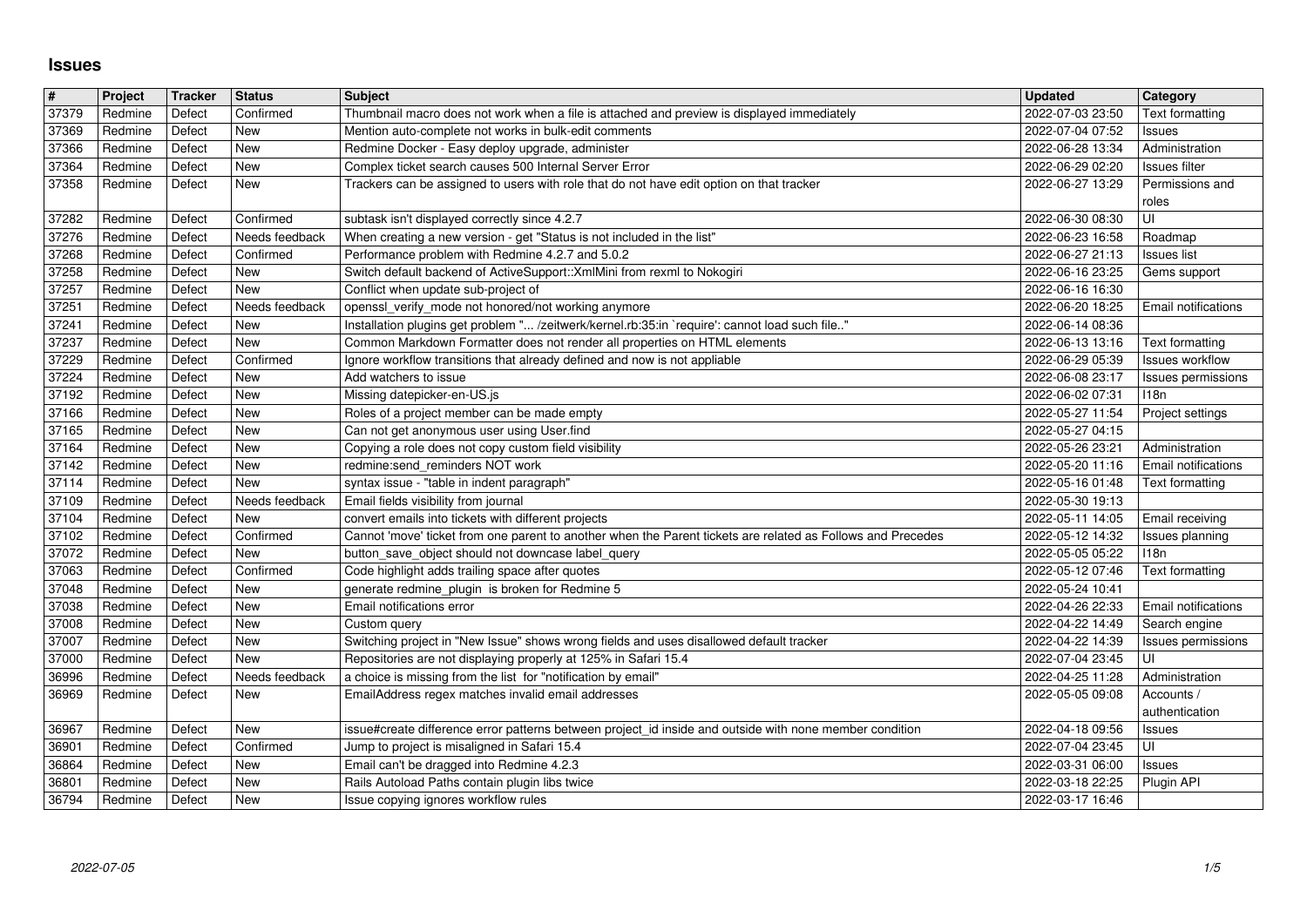| $\vert$ #      | Project            | <b>Tracker</b>   | <b>Status</b>            | <b>Subject</b>                                                                                                                                                    | <b>Updated</b>                       | Category                                |
|----------------|--------------------|------------------|--------------------------|-------------------------------------------------------------------------------------------------------------------------------------------------------------------|--------------------------------------|-----------------------------------------|
| 36772          | Redmine            | Defect           | Needs feedback           | Private notes are visible for users when the option isn't activated                                                                                               | 2022-04-26 13:14                     | Permissions and<br>roles                |
| 36735          | Redmine            | Defect           | <b>New</b>               | Realitons error                                                                                                                                                   | 2022-03-07 12:00                     | Issues                                  |
| 36719<br>36700 | Redmine<br>Redmine | Defect<br>Defect | New<br>New               | Projects page doesn't show project summary correctly if it contains a table<br>redmine: email: receive_imap truncate body email                                   | 2022-02-28 17:55<br>2022-02-24 15:59 | Projects<br>Email receiving             |
| 36634          | Redmine            | Defect           | <b>New</b>               | Usability: change "are you sure" texts.                                                                                                                           | 2022-02-14 12:36                     | UI                                      |
| 36583<br>36581 | Redmine<br>Redmine | Defect<br>Defect | New<br>New               | Navigate directly to My Page from SSO authentication avoiding redmine login<br>Clicking the "New repository" button causes a 404 error                            | 2022-02-07 12:19<br>2022-03-13 08:54 | OpenID<br><b>SCM</b>                    |
| 36574          | Redmine            | Defect           | New                      | context-menu on task                                                                                                                                              | 2022-02-24 13:53                     | UI                                      |
| 36542<br>36515 | Redmine<br>Redmine | Defect<br>Defect | <b>New</b><br><b>New</b> | projects.xml API doens't include closed projects since redmine v4.1<br>Images with absolute Path / URL not exported to PDF                                        | 2022-02-10 10:14<br>2022-03-02 23:53 | <b>REST API</b><br>PDF export           |
| 36452          | Redmine            | Defect           | Confirmed                | Infinite loop on PDF export if image included with attributes                                                                                                     | 2022-01-20 01:26                     | PDF export                              |
| 36444<br>36395 | Redmine<br>Redmine | Defect<br>Defect | New<br><b>New</b>        | Validation error message when no trackers are assigned to a project is confusing<br>Mailer.with_synched_deliveries is not thread-safe                             | 2022-01-18 08:11<br>2022-01-06 17:12 | Email receiving<br>Email notifications  |
| 36368<br>36365 | Redmine<br>Redmine | Defect<br>Defect | <b>New</b><br>New        | show in assignable user when he/she is not member of that project<br>centos8 00 redmine0000000000 webhook,000000000000000                                         | 2021-12-30 13:11<br>2021-12-29 10:00 | <b>Issues</b><br>Hook requests          |
| 36349          | Redmine            | Defect           | New                      | Problem with adding peopel to existing tasks                                                                                                                      | 2022-01-25 11:52                     | Issues permissions                      |
| 36335<br>36291 | Redmine<br>Redmine | Defect<br>Defect | <b>New</b><br><b>New</b> | Error when editing workflow with large number of statuses<br>Issue done ratio is not updated after closing duplicate issue                                        | 2021-12-19 15:50<br>2021-12-22 13:35 | <b>Issues workflow</b><br><b>Issues</b> |
| 36278          | Redmine            | Defect           | <b>New</b>               | Required field does not marked as required when user has multiple roles with different rules                                                                      | 2021-12-13 10:46                     | <b>Issues workflow</b>                  |
| 36273<br>36260 | Redmine<br>Redmine | Defect<br>Defect | <b>New</b><br><b>New</b> | Modifying the source code of the plugin does not reload it in trunk 21295<br>Gantt error                                                                          | 2021-12-02 15:21<br>2021-11-30 11:55 |                                         |
| 36245          | Redmine            | Defect           | Resolved                 | ActiveSupport::Reloader.to_prepare not working in trunk 21287                                                                                                     | 2022-01-06 16:54                     | Plugin API                              |
| 36229<br>36223 | Redmine<br>Redmine | Defect<br>Defect | <b>New</b><br>New        | API - Question/Problem<br>Import from csv problems                                                                                                                | 2021-11-23 23:44<br>2021-11-22 16:55 | Documentation<br>Importers              |
| 36181          | Redmine            | Defect           | New                      | Time tracking enumeration Activities are duplicated and counted separately in reports                                                                             | 2021-11-10 22:24                     | Time tracking                           |
| 36177<br>36150 | Redmine<br>Redmine | Defect<br>Defect | New<br><b>New</b>        | Remove spaces at the end of custom-fields names<br>imap mail fetch validation failed: due date is blank                                                           | 2021-11-09 14:11<br>2021-11-06 19:36 | Custom fields<br>Email receiving        |
| 36126          | Redmine            | Defect           | Needs feedback           | Attachments REST API includes internal port                                                                                                                       | 2021-11-09 16:09                     | <b>REST API</b>                         |
| 36059<br>36042 | Redmine<br>Redmine | Defect<br>Defect | <b>New</b><br><b>New</b> | Fulltext search in timelog comments<br>Filtering issues by multiple projects in REST API returns a 404                                                            | 2022-03-13 06:44<br>2021-10-25 22:48 | Search engine<br><b>REST API</b>        |
| 36031          | Redmine            | Defect           | <b>New</b>               | REST API show wiki page in html format contains wrong links to another wiki project                                                                               | 2021-10-22 11:08                     | <b>REST API</b>                         |
| 36023<br>36016 | Redmine<br>Redmine | Defect<br>Defect | New<br>Needs feedback    | Export project news to pdf (images in description are not showing in exported pdf file)<br>Internal error An error occurred on the page you were trying to access | 2021-10-21 07:49<br>2021-10-20 07:04 | News<br>Projects                        |
| 36004          | Redmine            | Defect           | New                      | file sestem reposatory dont list the arabic files                                                                                                                 | 2021-10-20 12:46                     | <b>SCM</b>                              |
| 35965<br>35963 | Redmine<br>Redmine | Defect<br>Defect | <b>New</b><br><b>New</b> | REST group api does not work when user is already member of group<br>Redmine: Associated revisions not updating automatically                                     | 2021-10-08 11:33<br>2021-10-07 17:12 | <b>REST API</b><br>Issues               |
| 35927          | Redmine            | Defect           | Confirmed                | Slow loading of /time_entries/new                                                                                                                                 | 2021-10-03 07:41                     | Time tracking                           |
| 35917<br>35916 | Redmine<br>Redmine | Defect<br>Defect | New<br><b>New</b>        | Bringing redmine projects back from a restored hard drive<br>Time-Entries CSV export is broken                                                                    | 2021-09-24 14:31<br>2021-10-18 09:40 | Files<br>Time tracking                  |
| 35885          | Redmine            | Defect           | New                      | the change of routing raw files from repositories not included in the upgrade proces/manual                                                                       | 2021-09-24 17:32                     |                                         |
| 35872<br>35860 | Redmine<br>Redmine | Defect<br>Defect | New<br>New               | Attendee listbox ordering problem solution<br>Unable to see Custom Fields after migration                                                                         | 2021-09-14 22:29<br>2021-09-15 15:51 | Issues<br>Custom fields                 |
|                |                    |                  |                          |                                                                                                                                                                   |                                      |                                         |
|                |                    |                  |                          |                                                                                                                                                                   |                                      |                                         |
|                |                    |                  |                          |                                                                                                                                                                   |                                      |                                         |
|                |                    |                  |                          |                                                                                                                                                                   |                                      |                                         |
|                |                    |                  |                          |                                                                                                                                                                   |                                      |                                         |
|                |                    |                  |                          |                                                                                                                                                                   |                                      |                                         |
|                |                    |                  |                          |                                                                                                                                                                   |                                      |                                         |
|                |                    |                  |                          |                                                                                                                                                                   |                                      |                                         |
|                |                    |                  |                          |                                                                                                                                                                   |                                      |                                         |
|                |                    |                  |                          |                                                                                                                                                                   |                                      |                                         |
|                |                    |                  |                          |                                                                                                                                                                   |                                      |                                         |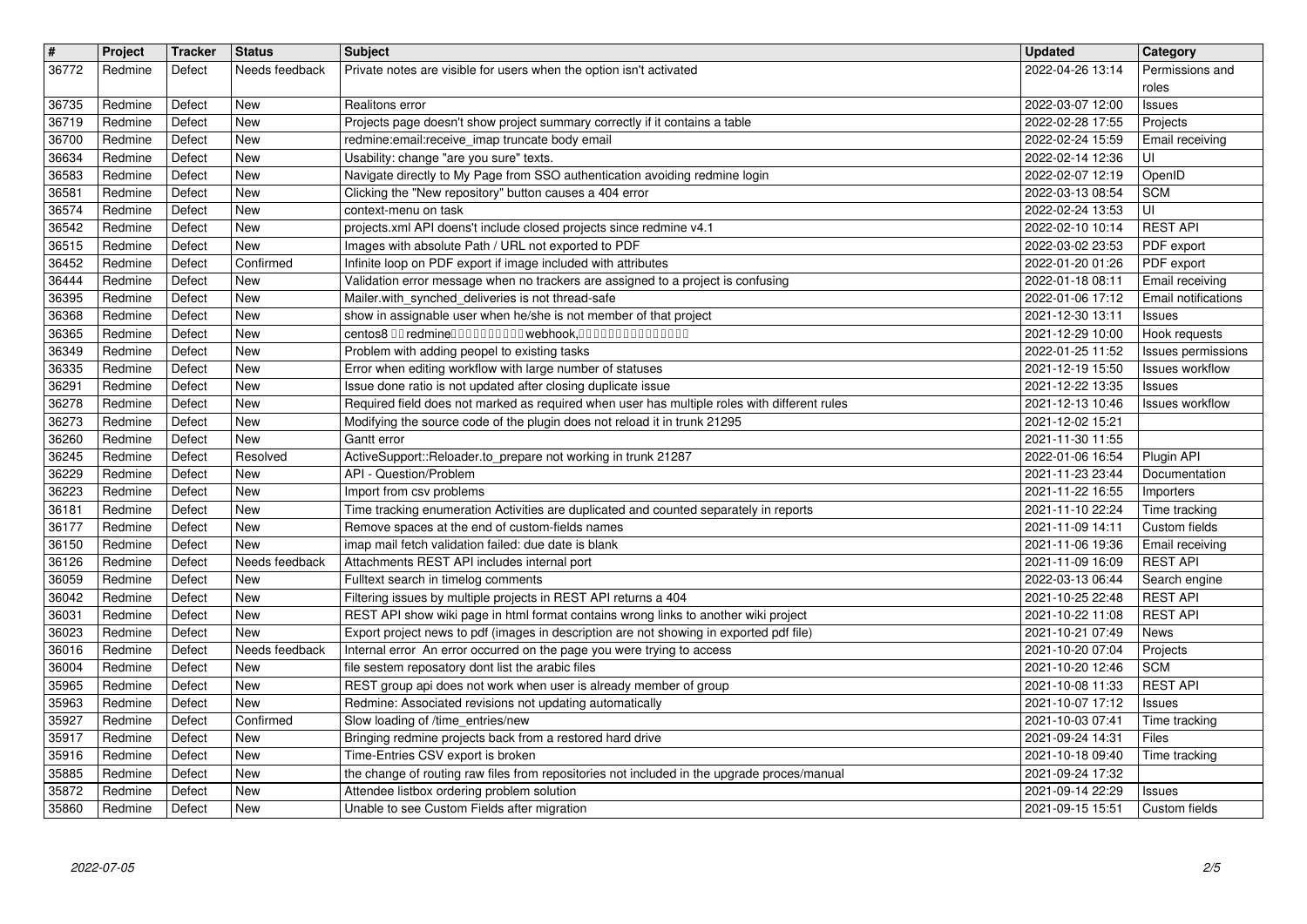| $\overline{\boldsymbol{H}}$ | Project            | Tracker          | <b>Status</b>              | Subject                                                                                                                                                              | <b>Updated</b>                       | Category                                 |
|-----------------------------|--------------------|------------------|----------------------------|----------------------------------------------------------------------------------------------------------------------------------------------------------------------|--------------------------------------|------------------------------------------|
| 35826<br>35802              | Redmine<br>Redmine | Defect<br>Defect | New<br>Needs feedback      | a long time subversion diff blocked all other requests<br>Redmine profile language form lists non-localized languages as English                                     | 2021-08-30 09:11<br>2021-08-24 23:17 | <b>SCM</b>                               |
| 35794                       | Redmine            | Defect           | <b>New</b>                 | ProjectQuery doesn't obey multiple sort orders                                                                                                                       | 2021-08-22 04:06                     | Projects                                 |
| 35734                       | Redmine            | Defect           | New                        | Comments are not shown correctly in Outlookmails when using nummeration where PRE-Blocks are included                                                                | 2021-08-11 13:25                     | Issues                                   |
| 35732<br>35726              | Redmine<br>Redmine | Defect<br>Defect | New<br>Confirmed           | Clean up and reorder Redmine Wiki<br>Time Formatting does not apply to CSV exports                                                                                   | 2021-12-16 09:47<br>2022-01-19 22:45 | Time tracking                            |
| 35680                       | Redmine            | Defect           | New                        | Error while using local hashes gitlab-repository                                                                                                                     | 2021-08-04 09:40                     | <b>SCM</b>                               |
| 35670                       | Redmine            | Defect           | New                        | Graphs in the Issues Report details are too large.                                                                                                                   | 2021-08-03 01:04                     | Issues planning                          |
| 35666<br>35664              | Redmine<br>Redmine | Defect<br>Defect | New<br>New                 | Review incorrect usage of Setting.display_subprojects_issues<br>Inconsistencies in rendering of subproject data on Issues Reports                                    | 2021-08-02 15:42<br>2021-08-02 15:26 | Issues<br>Issues planning                |
| 35608                       | Redmine            | Defect           | Needs feedback             | ActionView::Template::Error                                                                                                                                          | 2022-02-13 10:05                     |                                          |
| 35582<br>35557              | Redmine            | Defect           | New                        | Error: Template::Error (Tried to load unspecified class: ActiveSupport::HashWithIndifferentAccess)                                                                   | 2022-02-13 10:04                     | Administration<br>Custom fields          |
| 35545                       | Redmine<br>Redmine | Defect<br>Defect | Confirmed<br>New           | Fix position when rendering custom field enumerations<br>Fix css class assignment in issue custom field rendering in show view                                       | 2021-07-13 10:09<br>2021-07-14 10:31 | <b>Issues</b>                            |
| 35531                       | Redmine            | Defect           | New                        | redmine unexpected undefined local variable or method `project" for mail handler, did you mean project_url                                                           | 2021-09-10 10:04                     | Email receiving                          |
| 35431<br>35430              | Redmine<br>Redmine | Defect<br>Defect | Resolved<br>Needs feedback | send notifications to user selected from costum field (user type)<br>Internal error when viewing revisions diff                                                      | 2021-09-10 08:39<br>2021-08-15 16:17 | <b>Email notifications</b><br><b>SCM</b> |
| 35424                       | Redmine            | Defect           | Reopened                   | https://www.redmine.org/boards/2/topics/65661                                                                                                                        | 2022-02-21 12:04                     | Gantt                                    |
| 35382                       | Redmine            | Defect           | New                        | Copy Project Tracker and Tasks and relations                                                                                                                         | 2022-01-27 21:08                     |                                          |
| 35359<br>35355              | Redmine<br>Redmine | Defect<br>Defect | New<br>Resolved            | assignee dropdown list ascending order<br>Unable to create or edit users with Cyrillic logins                                                                        | 2021-06-05 13:02<br>2021-06-06 21:42 | Filters<br>Accounts /                    |
|                             |                    |                  |                            |                                                                                                                                                                      |                                      | authentication                           |
| 35320                       | Redmine            | Defect           | New                        | When viewing spent time report the Activity, Issue Id and Subject are combined into a single column Issue yet there is no                                            | 2021-05-27 18:02                     | Issues filter                            |
| 35309                       | Redmine            | Defect           | New                        | option for filtering on subject.<br>Hyperlinks ending in "\$" will be truncated (the trailing "\$" sign will not be part of the URL to be pointed to)                | 2021-05-26 10:29                     | Text formatting                          |
| 35248                       | Redmine            | Defect           | Confirmed                  | Hard-coded error messages in IssueStatus                                                                                                                             | 2021-05-18 08:58                     | 118n                                     |
| 35225                       | Redmine            | Defect           | Resolved                   | Edit issue shows date in MM/DD/YYYY while the rest of the application shows YYYY/MM/DD                                                                               | 2021-05-12 12:50                     | Issues                                   |
| 35224<br>35212              | Redmine<br>Redmine | Defect<br>Defect | New<br>New                 | Adding new project impossible with mandatory custom field of type users<br>Issues controller_issues_edit_* hooks not firing on bulk edit actions                     | 2021-05-14 14:05<br>2021-05-05 18:20 | Projects<br>Issues                       |
| 35199                       | Redmine            | Defect           | New                        | HookTest resets all listeners - core tests run inconsistently with plugins                                                                                           | 2021-05-10 21:26                     | Plugin API                               |
| 35192<br>35168              | Redmine<br>Redmine | Defect<br>Defect | New<br>New                 | Watchers pop up window appears after a long time<br>Activity tab not showing recent data                                                                             | 2022-04-29 09:32<br>2021-09-17 14:48 | Issues<br><b>Activity view</b>           |
| 35153                       | Redmine            | Defect           | New                        | Add a touch icon                                                                                                                                                     | 2021-04-27 13:08                     | UI                                       |
| 35141                       | Redmine            | Defect           | Confirmed                  | Irrelevant groups in "Add watchers" list                                                                                                                             | 2022-01-18 03:00                     | Issues permissions                       |
| 35132<br>35102              | Redmine<br>Redmine | Defect<br>Defect | New<br>New                 | Custum field default value has no effect if field is inaccessible<br>Issue Tracking Details are showning issue statuses even if they are not used within the project | 2021-05-03 22:22<br>2021-04-15 11:02 | Custom fields                            |
| 35062                       | Redmine            | Defect           | Confirmed                  | Back URLs with <t+ break<="" operator="" td=""><td>2022-01-18 20:10</td><td></td></t+>                                                                               | 2022-01-18 20:10                     |                                          |
| 35028                       | Redmine            | Defect           | New                        | Deprecation message when executing 'bundle install'                                                                                                                  | 2021-04-04 20:44                     | Gems support                             |
| 34995<br>34965              | Redmine<br>Redmine | Defect<br>Defect | New<br>New                 | Running redmine in docker getting ssl error, any ideas what might be the issue?<br>UnWatch ticket does not work thows 403 Forbidden when clicked                     | 2021-03-31 15:18<br>2021-03-26 19:06 | Email receiving<br>UI                    |
| 34957                       | Redmine            | Defect           | New                        | Search issues by custom fields is slow                                                                                                                               | 2021-03-28 08:12                     | Performance                              |
| 34922<br>34896              | Redmine<br>Redmine | Defect<br>Defect | Confirmed<br>New           | Reload whole time entries form on project change<br>PDF thumbnails are not displayed even though "ImageMagick PDF support available (optional)" is checked           | 2022-02-03 08:14<br>2021-05-06 01:42 | UI<br>Administration                     |
|                             |                    |                  |                            |                                                                                                                                                                      |                                      |                                          |
|                             |                    |                  |                            |                                                                                                                                                                      |                                      |                                          |
|                             |                    |                  |                            |                                                                                                                                                                      |                                      |                                          |
|                             |                    |                  |                            |                                                                                                                                                                      |                                      |                                          |
|                             |                    |                  |                            |                                                                                                                                                                      |                                      |                                          |
|                             |                    |                  |                            |                                                                                                                                                                      |                                      |                                          |
|                             |                    |                  |                            |                                                                                                                                                                      |                                      |                                          |
|                             |                    |                  |                            |                                                                                                                                                                      |                                      |                                          |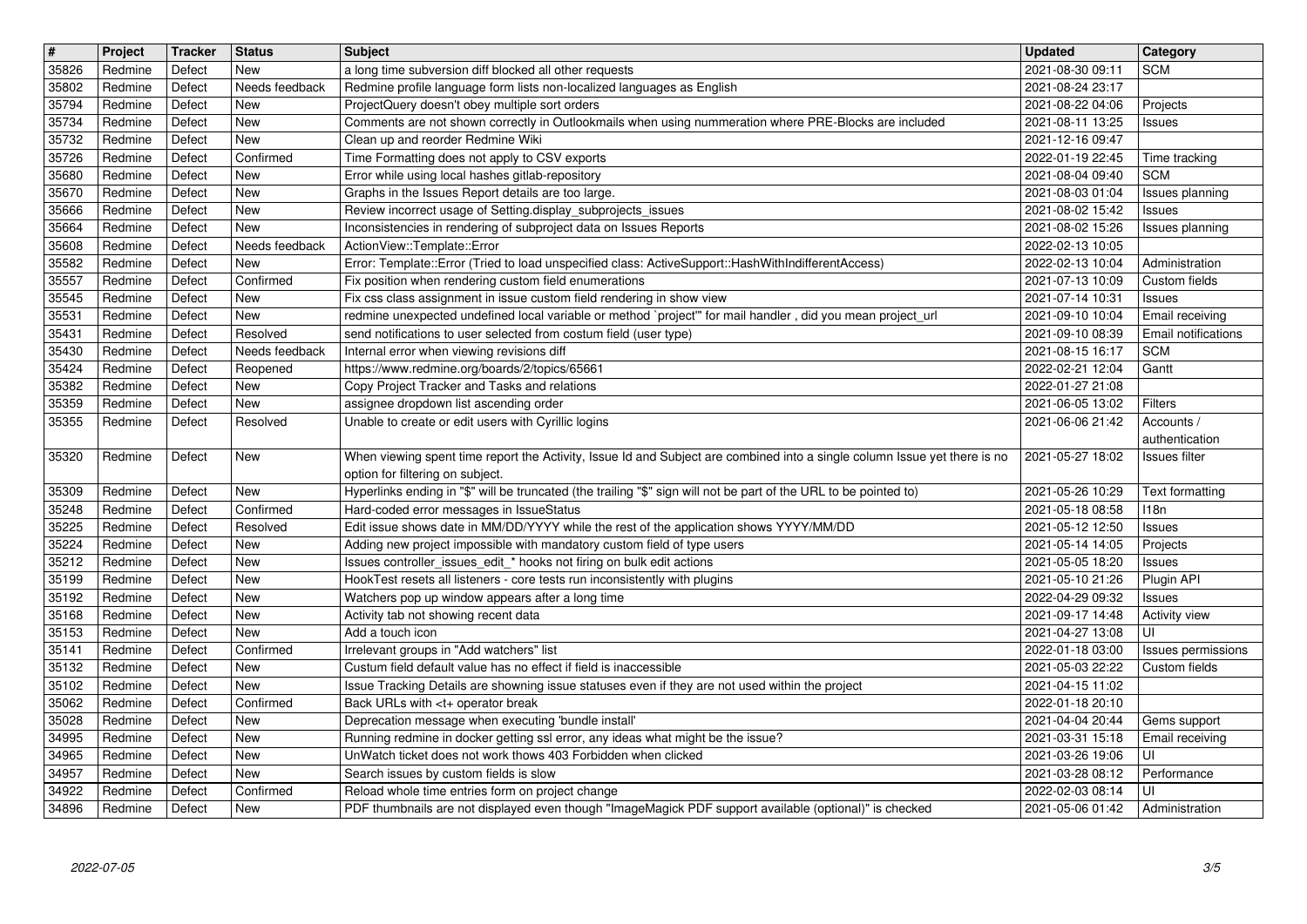| $\overline{\boldsymbol{H}}$ | Project    | Tracker | <b>Status</b>  | <b>Subject</b>                                                                                                       | <b>Updated</b>   | Category                   |
|-----------------------------|------------|---------|----------------|----------------------------------------------------------------------------------------------------------------------|------------------|----------------------------|
| 34870                       | Redmine    | Defect  | New            | Differences in searches for accented words                                                                           | 2021-03-09 21:11 | <b>Filters</b>             |
| 34831                       | Redmine    | Defect  | Resolved       | Unnecessary encoded CR characters in mails                                                                           | 2021-12-01 14:44 | Email notifications        |
| 34824                       | Redmine    | Defect  | <b>New</b>     | Outdated description of notification settings in user settings                                                       | 2021-11-11 15:10 | Documentation              |
| 34820                       | Redmine    | Defect  | New            | Associated Revisions not shown up on Activity Page                                                                   | 2021-03-01 13:38 | <b>Activity view</b>       |
| 34810                       | Redmine    | Defect  | Reopened       | SQL Error with UTF8 character greater or equals                                                                      | 2021-04-20 08:08 | Wiki                       |
| 34778                       | Redmine    | Defect  | Confirmed      | Inconsistencies working with workflow permissions                                                                    | 2022-01-03 01:45 | <b>Issues workflow</b>     |
| 34681                       | Redmine    | Defect  | New            | LDAP test not running on redmine build server                                                                        | 2021-02-03 20:43 | LDAP                       |
| 34634                       | Redmine    | Defect  | Confirmed      | Can't add deleted wiki Tab (404)                                                                                     | 2022-03-27 23:17 | Wiki                       |
| 34593                       | Redmine    | Defect  | Needs feedback | privacy problem on users info                                                                                        | 2021-01-24 22:45 | Permissions and            |
| 34570                       | Redmine    | Defect  | New            | Misleading workflow/permission issue                                                                                 | 2022-01-13 14:08 | roles                      |
| 34497                       | Redmine    | Defect  | Needs feedback | High memory usage in Redmine 4.0.5.stable                                                                            | 2021-01-11 19:38 | Performance                |
| 34490                       | Redmine    | Defect  | New            | CSV import does not accept drag and drop of a CSV file                                                               | 2021-05-07 09:08 | Importers                  |
| 34484                       | Redmine    | Defect  | Needs feedback | Error on issue validation                                                                                            | 2021-12-26 13:26 | <b>Issues</b>              |
| 34476                       | Redmine    | Defect  | New            | Link_to_Timelog_query                                                                                                | 2022-01-05 03:52 | Time tracking              |
| 34473                       | Redmine    | Defect  | Confirmed      | Displaying the table of content on the right causes wrong position                                                   | 2020-12-19 10:02 | UI                         |
| 34430                       | Redmine    | Defect  | New            | Link missing in tickets generated by mail                                                                            | 2020-12-10 10:34 | Email receiving            |
| 34419                       | Redmine    | Defect  | New            | Tracker created in Custom tracker type not appearing in my Query                                                     | 2020-12-09 07:14 | <b>Filters</b>             |
| 34306                       | Redmine    | Defect  | New            | When creating a custom query with role level security you can deselect your own role (making the query inaccessible) | 2020-11-25 08:31 | Issues list                |
| 34284                       | Redmine    | Defect  | New            | In Role edit view the per tracker table only shows up when "View Issues" permission is selected                      | 2021-02-02 13:11 | Issues permissions         |
| 34283                       | Redmine    | Defect  | New            | Text in code / preformatted blocks renders incorrrectly in Issue List                                                | 2020-12-20 10:04 | <b>Issues list</b>         |
| 34278                       | Redmine    | Defect  | New            | Atom feed for user does not work                                                                                     | 2021-12-24 08:01 | Feeds                      |
| 34276                       | Redmine    | Defect  | New            | Atom feeds of Issue lists don't respect the sort order                                                               | 2020-12-13 16:10 | <b>Issues list</b>         |
| 34255                       | Redmine    | Defect  | New            | Adding new group results in Error 500                                                                                | 2020-11-13 06:22 | Database                   |
| 34212                       | Redmine    | Defect  | New            | Time Entries POST doesn't work in JSON format                                                                        | 2021-01-07 09:44 | <b>REST API</b>            |
| 34210                       | Redmine    | Defect  | New            | Group results by Priority is showing disturbed UI                                                                    | 2020-11-02 08:19 | <b>Issues list</b>         |
| 34176                       | Redmine    | Defect  | New            | Empty page reponses on Redmine 3.4.5.stable                                                                          | 2020-10-27 18:10 |                            |
| 34175                       | Redmine    | Defect  | New            | Creating mutliple attachments at the same time results in 422s                                                       | 2020-10-27 17:40 | <b>REST API</b>            |
| 34149                       | Redmine    | Defect  | New            | Russian names for months in wrong declension                                                                         | 2020-10-21 18:55 | Translations               |
| 34143                       | Redmine    | Defect  | Confirmed      | Autolinks are incorrectly escaped                                                                                    | 2020-10-20 12:14 | Text formatting            |
| 34108                       | Redmine    | Defect  | New            | "Is duplicate of" and "Has duplicate" issue relations can be a circular reference                                    | 2020-12-23 03:57 | Issues                     |
| 34086                       | Redmine    | Defect  | <b>New</b>     | REST API: Can not get children when get a list of issues                                                             | 2020-10-08 10:05 | <b>REST API</b>            |
| 34068                       | Redmine    | Defect  | New            | Missing blank option on persisted records                                                                            | 2020-10-17 06:56 | Custom fields              |
| 34046                       | Redmine    | Defect  | Confirmed      | Escaping symbols in task subject can broke export to Gantt (PNG)                                                     | 2020-11-11 00:26 | Gantt                      |
| 34025                       | Redmine    | Defect  | Confirmed      | Issue subject truncated to 100 chars in the list from Projects > View all issues > Atom                              | 2022-03-28 23:07 | Feeds                      |
| 33978                       | Redmine    | Defect  | Confirmed      | Redmine.pm shall decrypt LDAP bind password                                                                          | 2020-09-11 03:23 | SCM extra                  |
| 33954                       | Redmine    | Defect  | New            | Can't delete project                                                                                                 | 2020-09-15 04:49 | Projects                   |
| 33953                       | Redmine    | Defect  | Confirmed      | Repository Tab will not showing if no repository is set as "Main repository"                                         | 2020-11-26 02:15 | <b>SCM</b>                 |
| 33941                       | Redmine    | Defect  | New            | Do not use timezone unaware methods                                                                                  | 2021-03-31 04:59 | Rails support              |
| 33936                       | Redmine    | Defect  | New            | BCC and email subaddress not working anymore                                                                         | 2021-07-06 03:24 | Email receiving            |
| 33912                       | Redmine    | Defect  | Confirmed      | Sorting of multiple columns including Date column does not work                                                      | 2022-07-04 19:40 | Time tracking              |
| 33881                       | Redmine    | Defect  | New            | No email notifications for status changes triggered by fixing keywords in repository commits.                        | 2021-08-06 23:54 | <b>Email notifications</b> |
|                             | 2022-07-05 |         |                |                                                                                                                      |                  | 4/5                        |
|                             |            |         |                |                                                                                                                      |                  |                            |
|                             |            |         |                |                                                                                                                      |                  |                            |
|                             |            |         |                |                                                                                                                      |                  |                            |